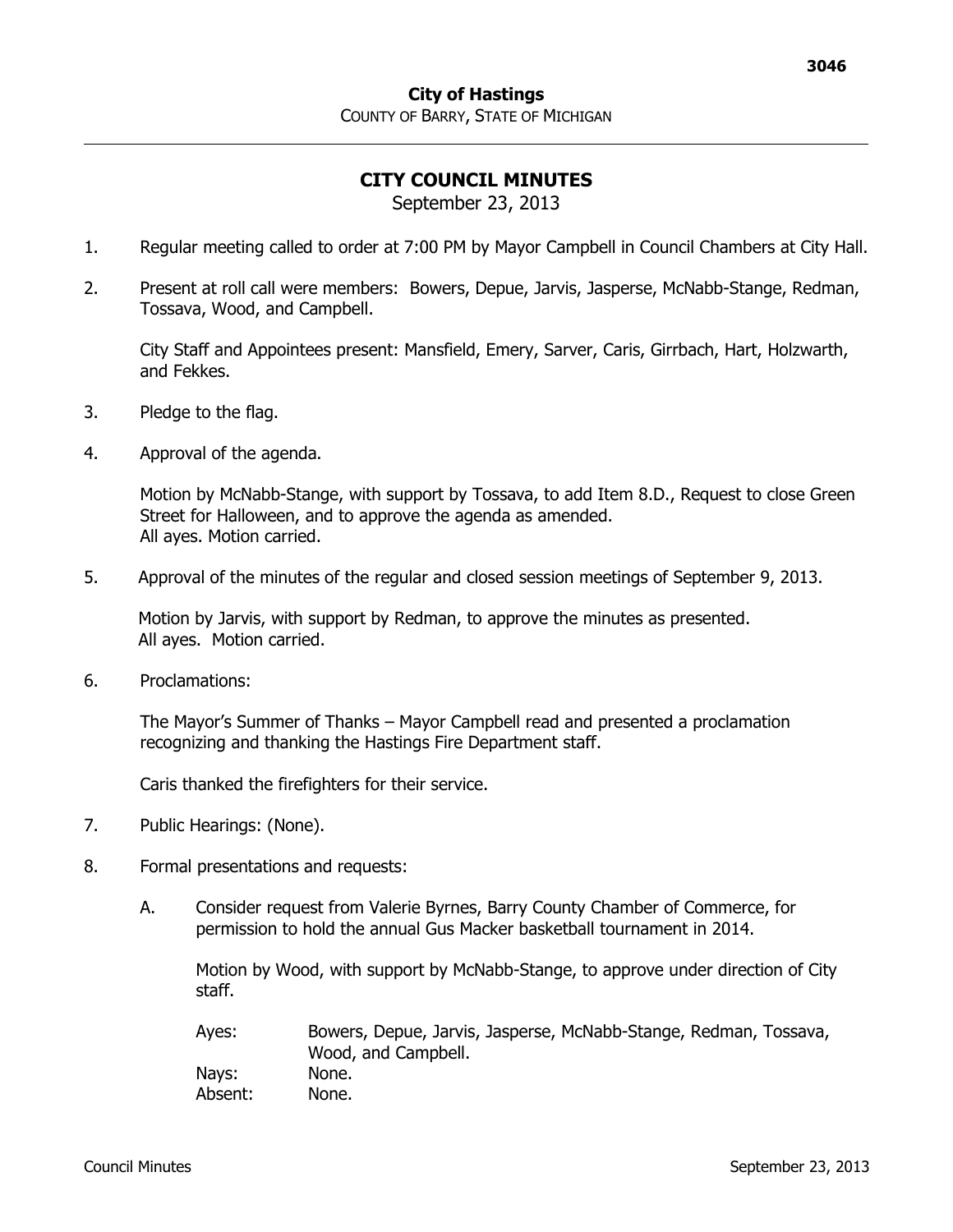Motion carried.

B. Consider proposal from Phyllis Fuller, Barry County Central Dispatch Director, to change the composition of the Technical Advisory Board.

Motion by Redman, with support by McNabb-Stange, to approve proposal as presented.

Ayes: Bowers, Depue, Jarvis, Jasperse, McNabb-Stange, Redman, Tossava, Wood, and Campbell. Nays: None. Absent: None. Motion carried.

C. Consider request from David & Ruby Bolton for a caution sign to be placed by their residence.

Sarver discussed. Consensus was to pursue solution with post office.

- 9. Recommendations from other Boards: (None).
- 10. Ordinances:

Second reading and consider adoption of **Ordinance No. 504** prohibiting smoking in parks and in other public areas.

Campbell read Section I.

Rick Moore supports no smoking in parks. Mike Snyder supports no smoking in parks but should not apply to the Cemetery. Tossava asked about Second Ward Park. Bowers objects to Fish Hatchery, Tyden, and Riverwalk. He also questioned enforcement. Depue agrees to delete Cemetery, but majority want no smoking. Redman suggests no use of tobacco of any form. McNabb-Stange disagrees with excluding the Cemetery.

Motion by Jasperse, with support by Jarvis, to add Second Ward Park and to adopt **Ordinance No. 504** as amended.

| Ayes:           | Depue, Jarvis, Jasperse, McNabb-Stange, Redman, Tossava, Wood, and |
|-----------------|--------------------------------------------------------------------|
|                 | Campbell.                                                          |
| Nays:           | Bowers.                                                            |
| Absent:         | None.                                                              |
| Motion carried. |                                                                    |

- 11. Resolutions:
	- A. Consider **Resolution 2013-32** approving Amendment No. 37 in the Articles of Incorporation of Grand Valley Metropolitan Council.

Motion by Tossava, with support by McNabb-Stange, to adopt **Resolution 2013-32** as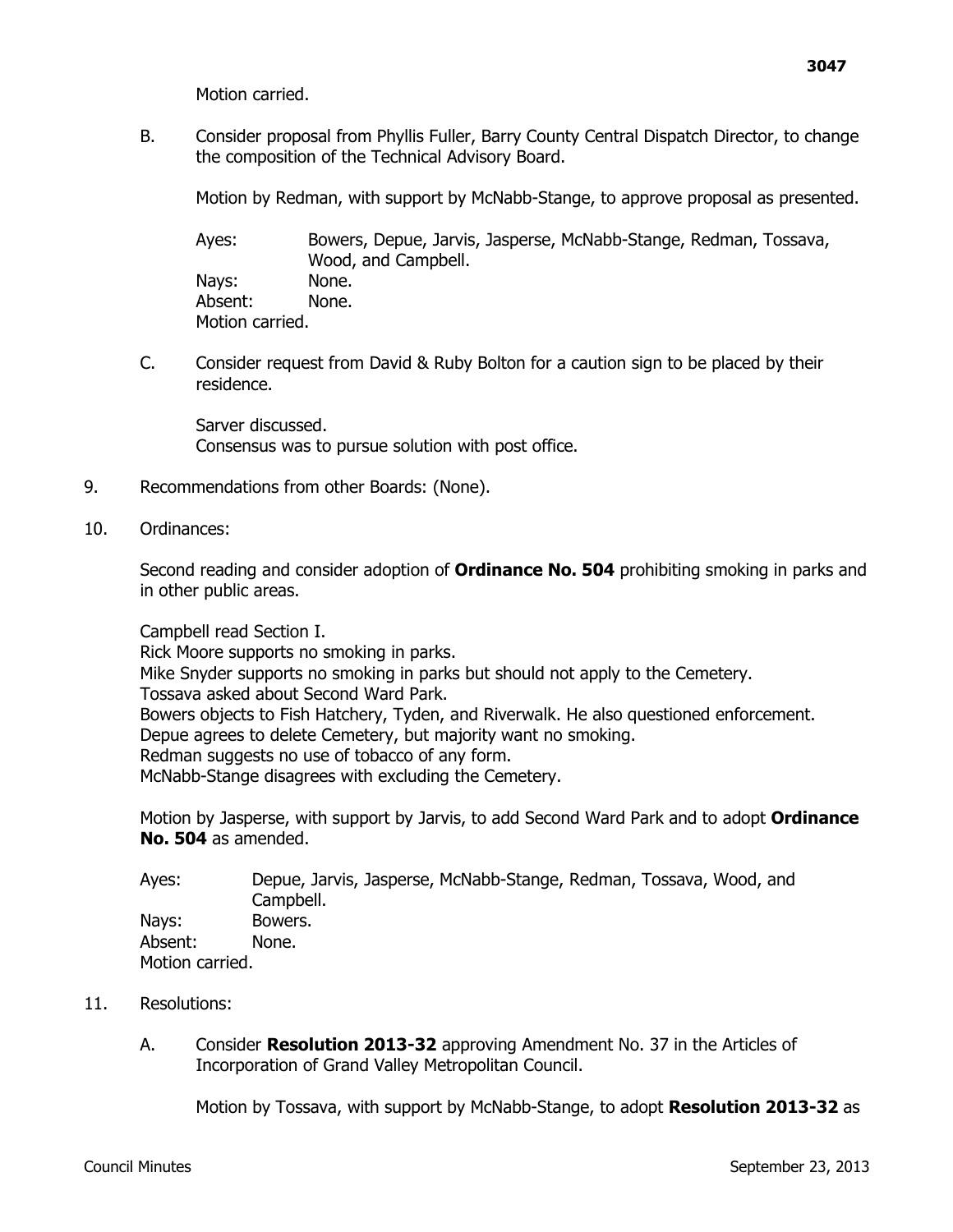presented.

Ayes: Bowers, Depue, Jarvis, Jasperse, McNabb-Stange, Redman, Tossava, Wood, and Campbell. Nays: None. Absent: None. Motion carried.

B. Consider **Resolution 2013-31** amending fees for burial related services at Riverside Cemetery.

Motion by Redman, with support by Tossava, to adopt **Resolution 2013-32** as presented.

Ayes: Bowers, Depue, Jarvis, Jasperse, McNabb-Stange, Redman, Tossava, Wood, and Campbell. Nays: None. Absent: None. Motion carried.

12. Appointments:

Consider selecting candidates for the MML Liability & Property Pool Board of Directors and authorizing the City Clerk to cast the City's ballot.

Motion by Jarvis, with support by McNabb-Stange, to approve the nominations and authorize the Clerk to cast the City's ballot in favor.

Ayes: Bowers, Depue, Jarvis, Jasperse, McNabb-Stange, Redman, Tossava, Wood, and Campbell. Nays: None. Absent: None. Motion carried.

- 13. Bids, Contracts, Agreements, Abandonment's, and Sales:
	- A. Recommendation from Director of Public Services Tim Girrbach for award of bid for the purchase of a loader and a truck and related equipment for use at the DPS.

Motion by Tossava, with support by Redman, to award bid as recommended.

Ayes: Bowers, Depue, Jarvis, Jasperse, McNabb-Stange, Redman, Tossava, Wood, and Campbell. Nays: None. Absent: None. Motion carried.

B. Consider award of bid to Peerless Midwest, Inc. to overhaul Reservoir High Service Pump #1 in the estimated amount of \$11,632 as recommended by Director of Public Services Tim Girrbach.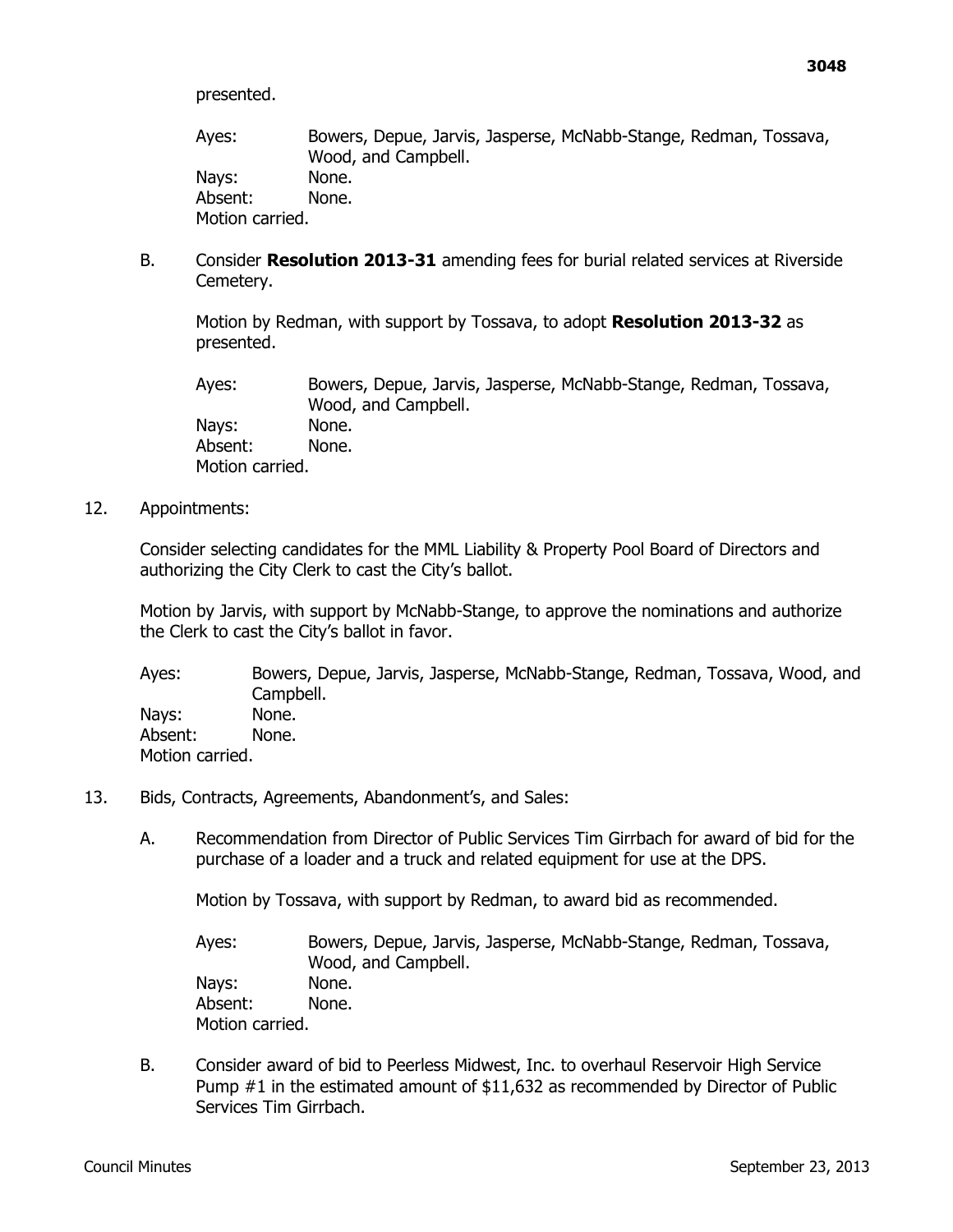Motion by Redman, with support by McNabb-Stange, to award bid as recommended.

Ayes: Bowers, Depue, Jarvis, Jasperse, McNabb-Stange, Redman, Tossava, Wood, and Campbell. Nays: None. Absent: None. Motion carried.

- 14. Consent items without individual discussion:
	- A. Invoices:

Rehmann Robson - \$7,000.00 (audit services)

- B. Draft minutes of the Joint Planning Alliance meeting of September 16, 2013.
- C. Barry County Central Dispatch reports.
- D. Draft minutes of the Riverside Cemetery Preservation Advisory Board meeting of September 11, 2013.
- E. Green Gables Haven statistics for August 2013.
- F. Draft minutes of the Barry County Board of Commissioners meeting of September 10, 2013.
- G. Minutes of the Hastings Public Library Board of Directors meeting of August 19, 2013.
- H. Notice of approval for loan from the State Revolving Fund.
- I. Barry County Board of Commissioners agenda for September 24, 2013.
- J. Minutes of the Barry County Central Dispatch Technical meeting of August 26, 2013.
- K. Draft minutes of the DDA meeting of September 19, 2013.

Motion by Wood, supported by Redman, to receive and place on file Items 14.A. through 14.K. inclusive.

All Ayes. Motion Carried.

- 15. City Manager's report:
	- A. Chief of Police Sarver gave his monthly report.
	- B. Clerk/Treasurer Emery gave his monthly report.
	- C. Community Development Director Hart gave his monthly report.

Motion by Wood, with support by McNabb-Stange, to accept donation of "Gaze" in the amount of \$14,200.

Ayes: Bowers, Depue, Jarvis, Jasperse, McNabb-Stange, Redman, Tossava, Wood, and Campbell. Nays: None. Absent: None. Motion carried.

Motion by Tossava, with support by McNabb-Stange, to accept \$1000 donation and direct staff to provide a detailed proposal for water at the Dog Park.